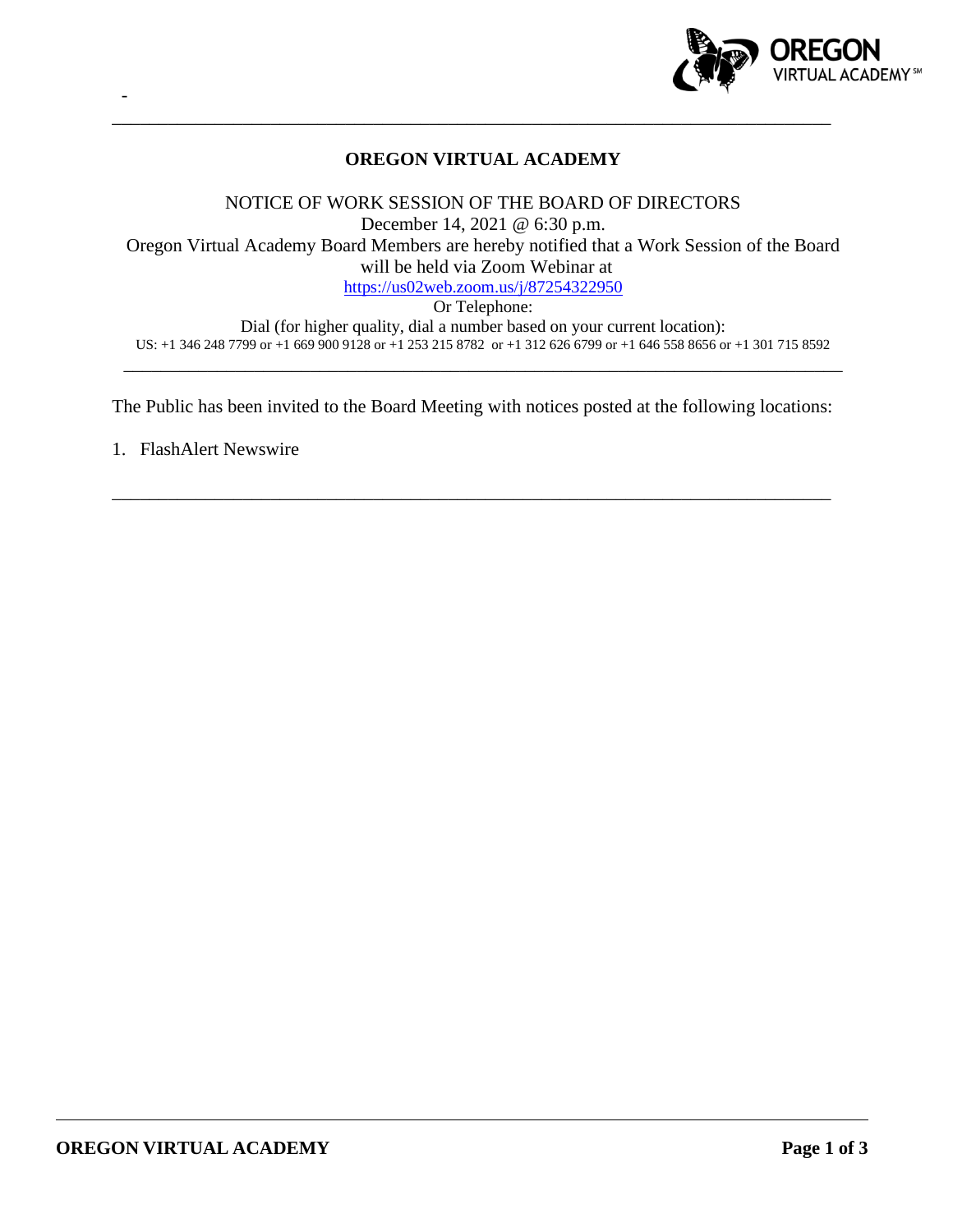

# **WORK SESSION AGENDA BOARD OF DIRECTORS OREGON VIRTUAL ACADEMY**

**Tuesday, December 14, 2021 at 6:30 p.m.**

<https://us02web.zoom.us/j/87254322950>

### **Public Comments at Board Meetings**

ORVA Board Meetings are meetings for board members that occur in public, they are not meetings of the public. Being a virtual school, meetings are held monthly online in the Zoom webinar platform. Participants have the ability to use the Q&A feature to send questions and/or comments directly to the members of the board during meetings. The webinar format permits board members to conduct their business while allowing for public interaction during portions of the meeting where it makes sense to the discussion. The public comment portion of the meeting provides an opportunity for constituents to directly address the Oregon Virtual Academy Board of Directors.

#### **We encourage public comments at all regular meeting sessions (not work sessions or executive sessions) and ask that you respectfully follow the meeting guidelines below:**

- Public Comment occurs from approximately 6:45 to 7:00 p.m. at the beginning of monthly Board Regular Session meetings, which occur on the fourth Tuesday of each month.
- Each person who signs up to speak should arrive no later than 6:30 PM.
- During the 15-minute Public Comment period, each registered speaker will have up to 3 minutes in which to address the Board.
- If you have hand-outs or materials for the Board, please present them to the Board's Executive Assistant who will distribute them to the Board members after the meeting.
- The Board Chair has full discretion over the Public Comment period, including the ability to manage speaking time to allow for additional comments.
- No inappropriate comments or behavior will be tolerated. Inappropriate behavior is defined as attempting to engage individual board members in conversation, insults, obscenities or profanity, attacks against any person in their personal capacity, and/or physical violence or threat thereof.
- Try to resolve any issues with teachers, school principals, direct supervisors, Executive Director, or other school personnel before bringing the issue to the board.
- Recognize that the board does not discuss personnel matters at board meetings. Do your homework and understand the basic facts of the issue before addressing the board. Prepare an outline and be organized.

#### **Process to request a speaking slot:**

• There are no public comment during Board Work Sessions

#### **Guidelines for addressing the board:**

- When your name is called, unmute your microphone and turn on your camera (optional). Speak into the microphone, giving your full name and title (only if employed at ORVA).
- Remember that comments are limited to three minutes.
- Be respectful of the board when speaking.
- Be ready to respond to questions from the board if asked.
- Address your testimony to the board members, not the audience.
- The board's goal for the public comment period is to hear your concerns, comments and opinions.